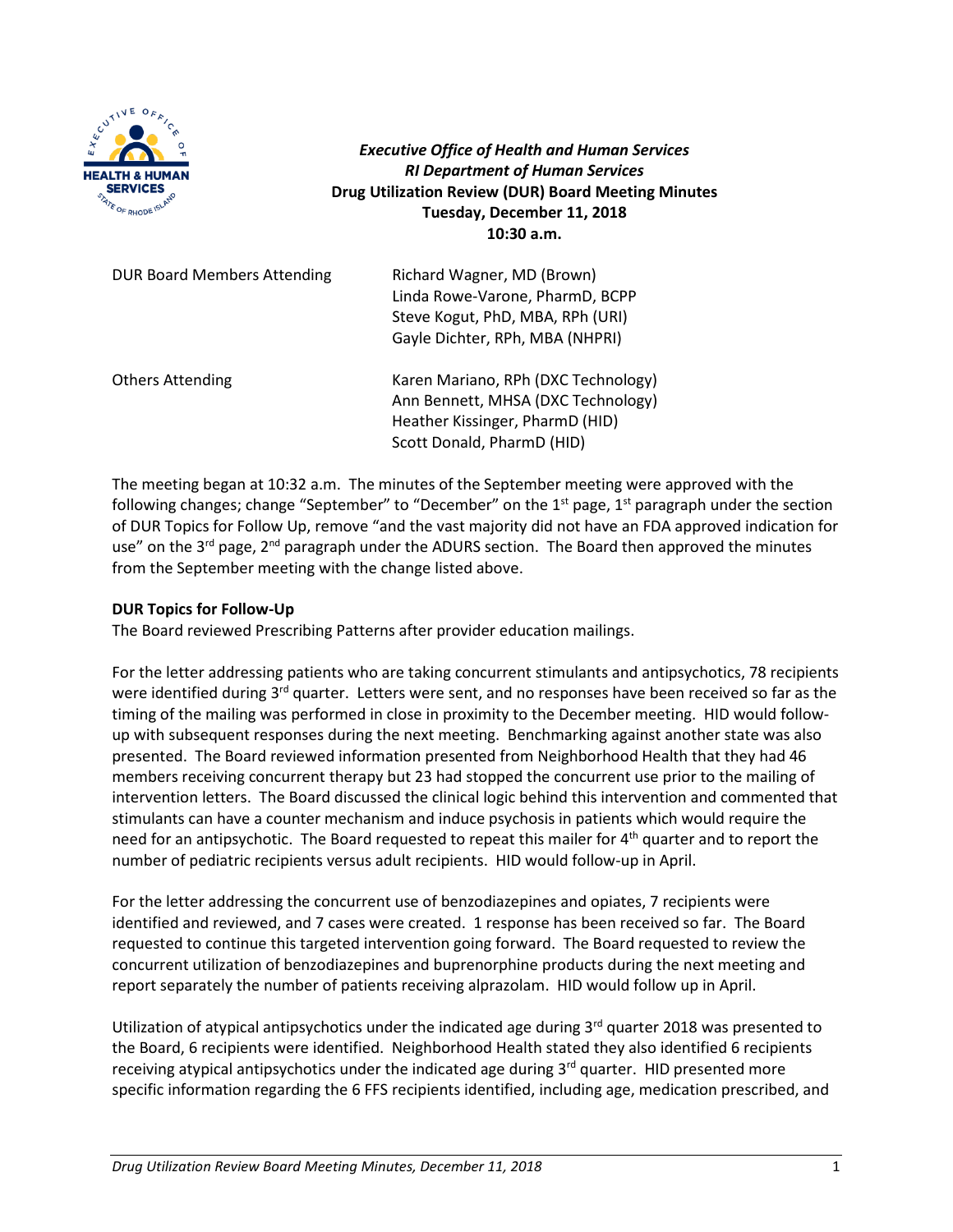diagnosis or suspected diagnosis for use. The Board requested to continue tracking this issue going forward. HID would follow-up in April.

For the letter addressing atypical antipsychotic use and the risk of metabolic syndrome, HID stated that Rhode Island has 3 specific criteria for identifying recipients, 1. Identifies recipients who have a diagnosis of diabetes (or a medication inferring diagnosis) and is receiving an atypical, 2. Identifies adult recipients receiving atypicals and sends a warning that metabolic syndrome is a risk associated with medication use, and 3. Identifies pediatric recipients receiving atypicals and sends a warning that metabolic syndrome is a risk associated with medication use. HID presented data on all 3 criteria, targeted mailings, and prescriber responses that occurred during the September, October, and November DUR cycles. The Board requested to repeat the intervention for the recipients who have a diagnosis of diabetes (or medication inferring diagnosis) going forward. HID would follow-up in April.

For the letter addressing triple antipsychotics, 6 recipient's prescribers received intervention letters. The Board requested to discontinue this monthly intervention going forward and revisit in December 2019.

For the letter addressing long acting oxycodone products not on the PDL (Preferred Drug List), 6 recipients were identified to be receiving prescriptions from 9 different prescribers. All 9 prescribers received an intervention letter. The Board commented that if any recipients are receiving long acting oxycodone products, prescribers should have a plan in place. If a prior authorization is issued for these recipients, it should only be for a specific period of time. The Board requested to repeat the intervention looking again at the most recent 60 days of data. HID would follow-up in April.

Outside of the 6 requested specialty mailing requests, HID presented information regarding 6 additional follow-up items; buprenorphine used concurrently with benzodiazepines, buprenorphine utilization, persistence, and disengagement, the number of women of child bearing potential enrolled in FFS Medicaid and the number of recipients receiving L-methylfolate prescriptions and prenatal vitamins, testosterone utilization, split filling of schedule II prescriptions, and Lucemyra utilization.

During the September meeting, the Board request to know how many recipients were receiving concurrent buprenorphine and benzodiazepines. HID followed-up and reported that 16 recipients were found to receiving concurrent medications during 3<sup>rd</sup> quarter 2018. Benchmarking for another state was also presented and reviewed. The Board requested to repeat the query for 4<sup>th</sup> quarter and review each recipient individually for specific benzodiazepine (including alprazolam) received, days' supply, and days overlap. Benchmarking against another state was also requested. HID would follow-up in April.

During the September meeting, the Board request to know the number of recipients who were found to utilize, persist on and disengage from buprenorphine treatment from January  $1<sup>st</sup>$  – June 31<sup>st</sup> 2018. HID reported that 330 recipients were found to have received at least 1 buprenorphine prescription from 1/1/2018 through 6/31/2018 and 266 of those recipients disengaged from treatment (identified as having no more than 3 consistent/consecutive prescriptions during the period). DXC received a listing of those recipients from HID to verify eligibility of the disengaged recipients to see if they terminated FFS coverage and the date or they left FFS for an MCO and what the date was. DXC provided a report of recipients who "disengaged" from buprenorphine treatment and what healthcare plan they moved to. The Board requested to know, of those recipients who moved to another health plan, was it possible to determine if they received continuity of their buprenorphine therapy. DXC stated this would not be possible to determine as there is no sharing of information between health plans. The Board expressed concern that there could be disruption of treatment in an already hard to treat population due to changing healthcare plans. The Board discussed buprenorphine utilization and commented that the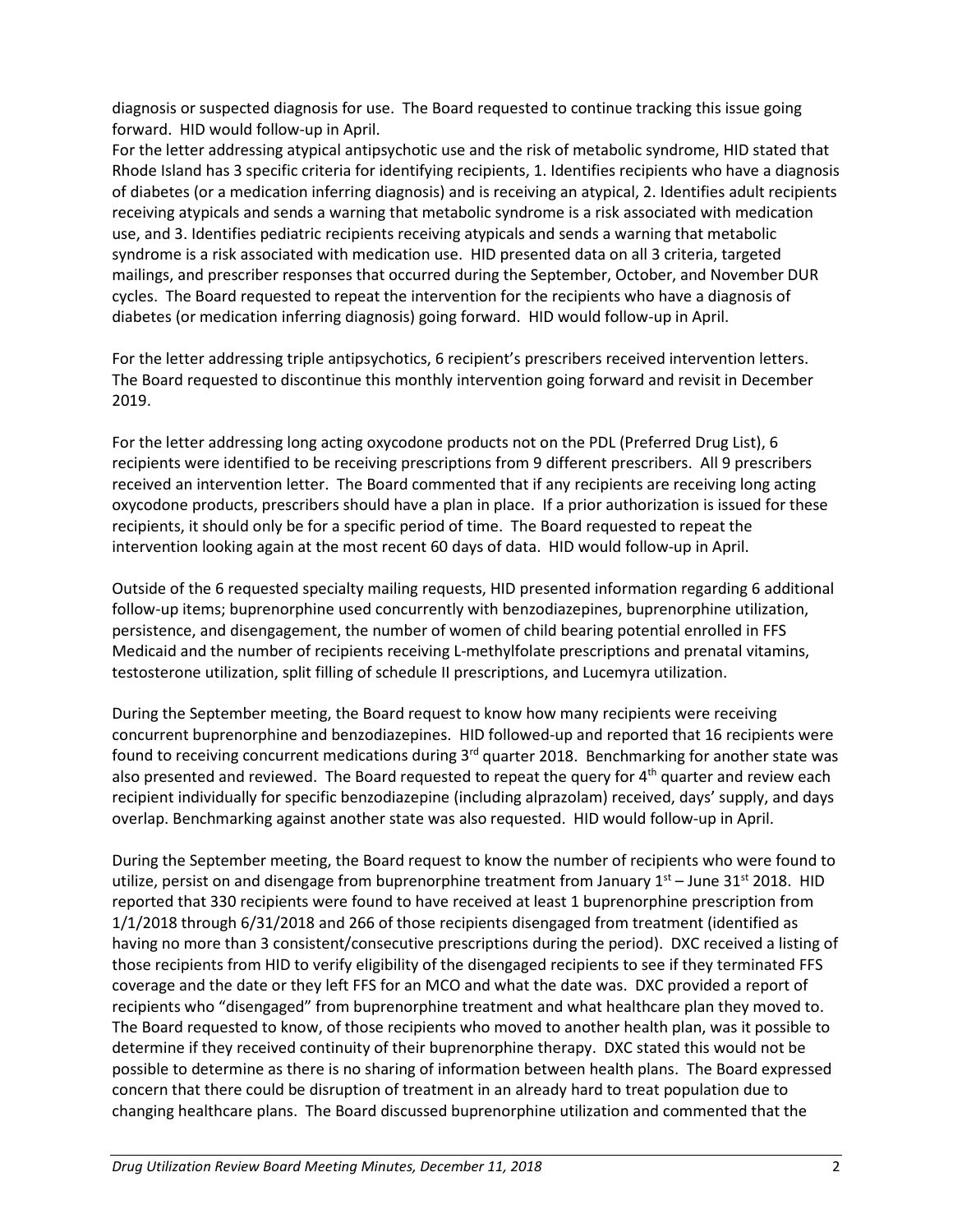level of monitoring is high, provider check in and toxicology screens can assist recipients with adherence.

During the previous meetings, the Board request to know the number of women of child bearing potential enrolled in FFS during 2<sup>nd</sup> quarter 2018. HID re-reported that 1,664 women of child bearing potential (aged 16-49) had a prescription filled during 2<sup>nd</sup> quarter. HID reported that they could not report on all women enrolled, just on the recipients who had a prescription filled during the time frame in question. The Board had also requested to know the number of recipients who received a prescription for L-methylfolate or for prenatal vitamins. HID reported that 4 unique women of child bearing potential filled prescriptions for L-methylfolate during 2<sup>nd</sup> quarter 2018 and that 38 unique women of child bearing potential received prescriptions for prenatal vitamins. DXC reported that 4 women gave birth during  $2^{nd}$  quarter 2018. The Board requested to know if the 4 women who conceived during  $2<sup>nd</sup>$  quarter were the same women who received the L-methylfolate prescriptions. The Board requested to also know if there was any opioid utilization in the recipients who gave birth during 2<sup>nd</sup> quarter. HID and DXC would follow-up in April.

During the September meeting, the Board requested to review testosterone utilization during 3<sup>rd</sup> quarter 2018, including age breakdown of recipients, and to benchmark against another state. HID reported that 13 unique recipients filled 34 prescriptions for testosterone during 3rd quarter. The Board determined this was not an issue for the FFS (fee for service) population at this time.

During the September meeting, the Board requested to create a placeholder for split filling schedule II prescriptions. The Board discussed how specific pharmacy regulations have a day's supply cap on opioid prescriptions for opioid naïve recipients. Due to split filling, an opioid naïve recipient could potentially receive a partial fill of a single opioid prescription and upon filling the second portion of that prescription, would no longer be considered opioid naïve and receive a larger quantity, depending on how the split fill was divided. Neighborhood health stated they would report back on this issue during the June 2019 DUR meeting.

After the September meeting, DXC requested to know the utilization of Lucemyra during 3<sup>rd</sup> quarter. HID reported that 0 recipients received Lucemyra prescriptions during 3<sup>rd</sup> quarter. The Board requested to know the number of recipients receiving clonidine prescriptions with a concurrent diagnosis of opioid dependence during  $4<sup>th</sup>$  quarter. HID would follow up during the April 2019 meeting.

# **Medication Assisted Treatment (MAT)**

DXC presented buprenorphine/naloxone utilization for FFS and the MCOs combined, reporting annual figures for 2014-2017, and the first two quarters of 2018. Buprenorphine products billed by J code (from COEs) as well as point of sale billing were included in the counts. Based on the data presented, utilization has increased since 2014.

# **ADURS (American Drug Utilization Review Society) Topics**

The Board reviewed slides that presented the ADURS topics for 3<sup>rd</sup> Quarter 2018. Retacrit utilization, RetroDUR activities (other than intervention letters), and Aimovig utilization were the topics reviewed.

With regard to Retacrit utilization and Aimovig utilization, none was found for  $3^{rd}$  quarter.

With regard to RetroDUR activities (other than intervention letters), HID reported on other methods of disseminating DUR information that other states are using; prescriber report cards, continuing education seminars, comparative prescribers reports, and academic detailing.